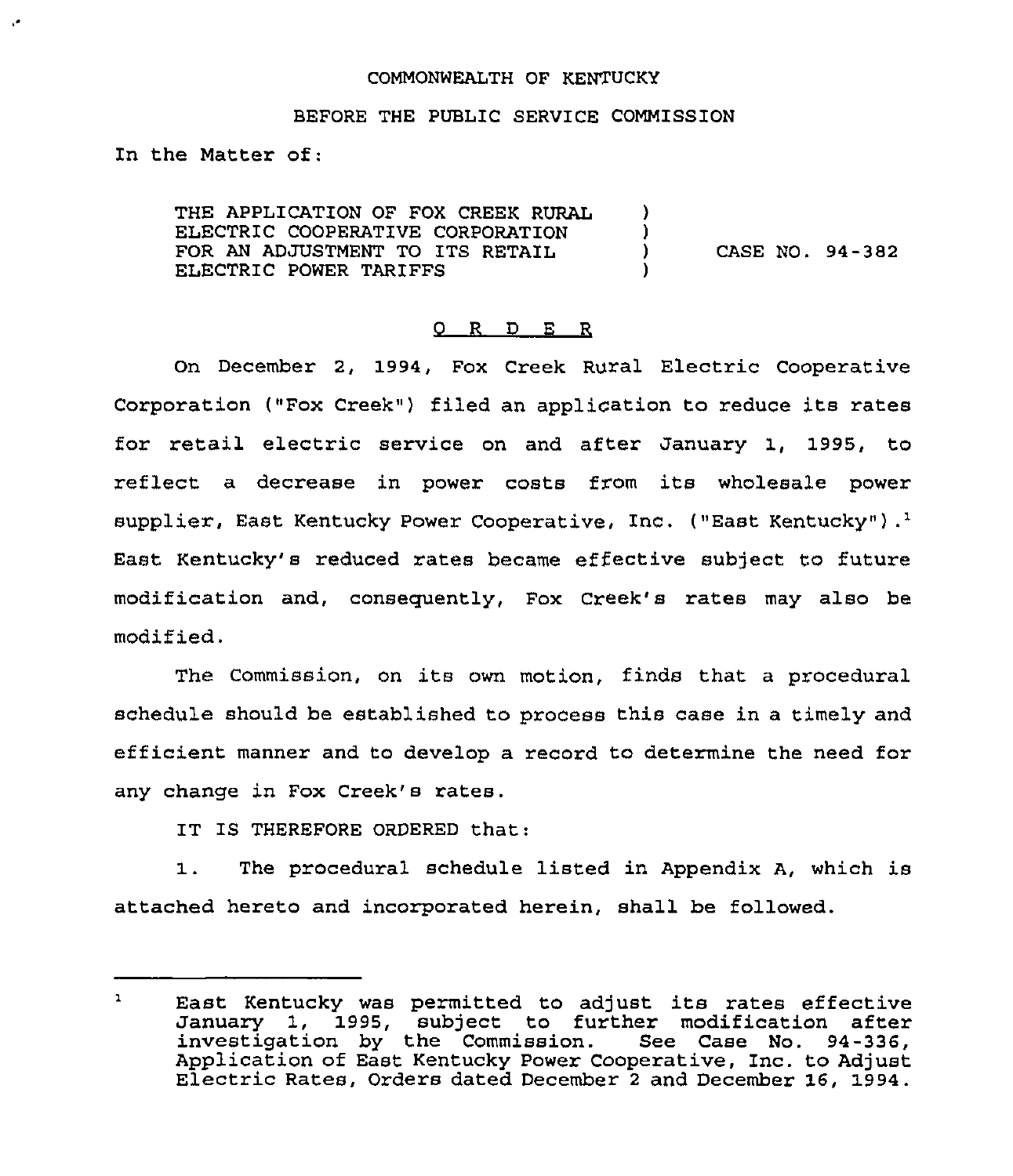2. All requests for information and responses thereto shall be appropriately indexed. All responses shall include the name of the person who will be responsible for responding to questions related to the information, with copies to all parties of record and 10 copies to the Commission.

3. Fox Creek shall give notice of the scheduled hearing in accordance with the provisions set out in 807 KAR 5:011, Section 8(5) . At the time the publication is requested, Fox Creek shall forward a duplicate of the notice and request to the Commission.

4. Motions for extensions of time with respect to the schedule herein shall be made in writing and will be granted only upon a showing of good cause.

5. Nothing contained herein shall prevent the Commission from entering further Orders in this matter.

Done at Frankfort, Kentucky, this 13th day of January, 1995.

PUBLIC SERVICE COMMISSION

 $\frac{1}{2}$  fuck. For the Commission

ATTEST:

Executive Director